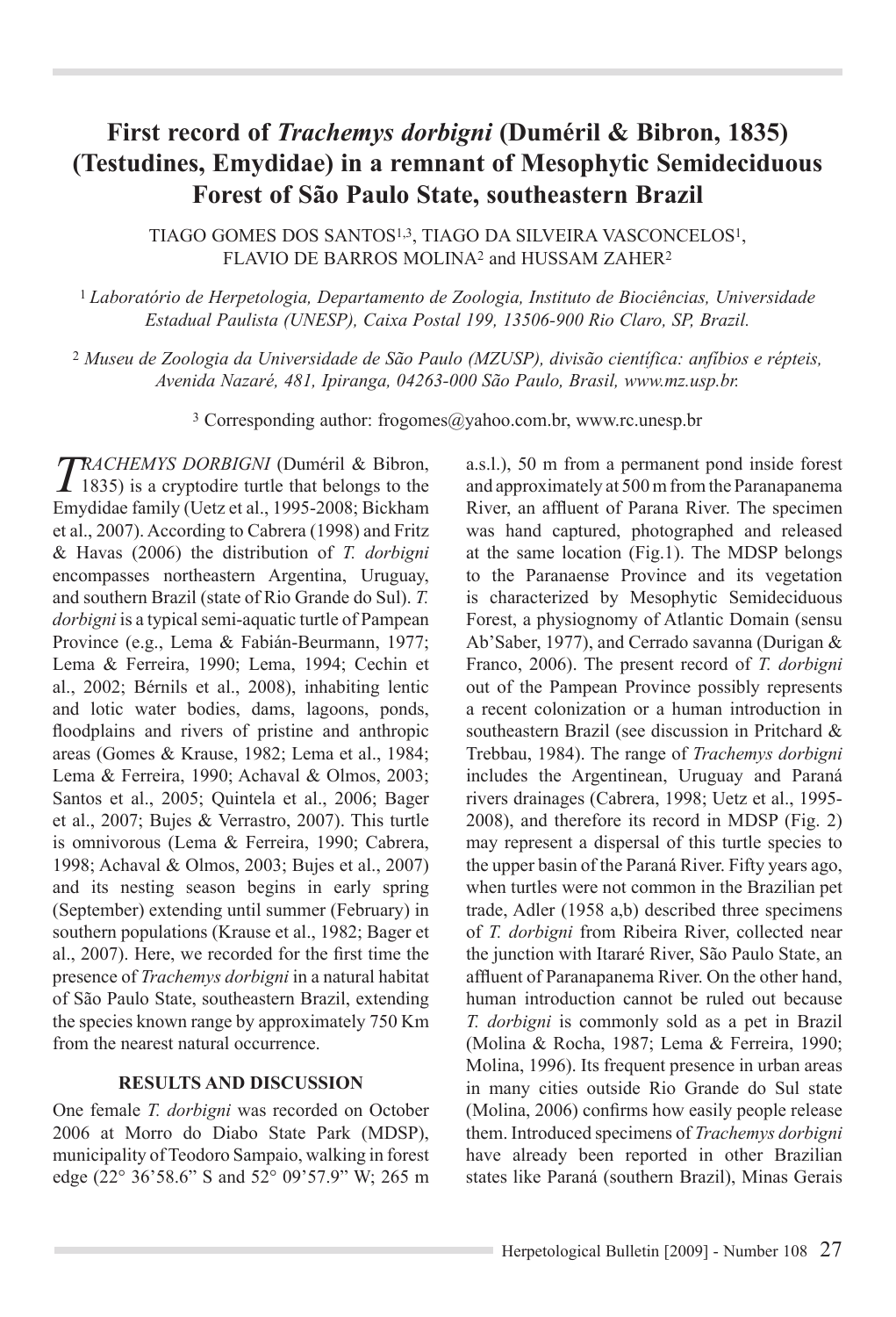

**Figure 1.** A female *Trachemys dorbigni* from Morro do Diabo State Park (MDSP), municipality of Teodoro Sampaio, São Paulo State, southeastern Brazil. Photograph by A.R. Quilice.

(southeastern Brazil), Goiás (central Brazil), Bahia (northeastern Brazil) and Tocantins (northern Brazil) (Pritchard & Trebbau, 1984; Seidel, 1989; Iverson, 1992; Moreira, 1994; Malvasio, 2005). Future studies are necessary to investigate the natural and introduced range of *Trachemys dorbigni* in south America and the possible impacts that established human introduced populations may have on natural aquatic environments.

## **ACKNOWLEDGEMENTS**

The authors are grateful to A.R. Quilice for the photograph of *T. dorbigni*, the staff of Morro do Diabo State Park for authorization and logistic support during in the field, P.S. Martinez for the construction of the map, and to FAPESP (process 02/13602-4), CAPES, and CNPq for the financial support.

## **References**

- Ab'Saber, A.N. (1977). Os Domínios Morfoclimáticos na América do Sul. *Geomorfol.* **52**, 1-159.
- Achaval, F. & Olmos, A. (2003). *Anfíbios y Reptiles del Uruguay.* Montevideo: Graphis Impresora. 136 pp.
- Adler, K.K. (1958a). An abnormal *Pseudemys*

*dorbigni* (Duméril & Bibron) from Brazil. *J. Ohio Herpetol. Soc.* **1**, 13.

- Adler, K.K. (1958b). List of the specimens of Chelonia and Crocodilia preserved in the author's private collection. *Ohio Herpetol. Soc. Spec. Publ.* **2**, 8-21.
- Bager, A., De Freitas, T.R.O. & Krause, L. (2007). Nesting ecology of a population of *Trachemys dorbignyi* (Emydidae) in southern Brazil. *Herpetologica* **61**, 56-65.
- Bérnils, R.S. Giraudo, A.R. Carreira, S. & Cechin S.Z. (2008). Répteis das porções subtropical e temperada da região Neotropical. *Cienc. & Amb.* **35**, 101-136.
- Bickham, J.W., Iverson, J.B., Parham, J.F., Philippen, H.D., Rhodin, A.G.J., Shaffer, H.B., Spinks, P.Q. & Van Dijk, P.P. (2007). An annotated list of modern turtle terminal taxa with comments on areas of taxonomic instability and recent change. *Chelonian Res. Monogr.* **4**, 173-199.
- Bujes, C.S. & Verrastro, L. (2007). Biologia e conservação de quelônios do Parque Estadual Delta do Jacuí - RS, Brasil. In: *Conhecer para Gerenciar: Aspectos Ambientais e Sociais da Hidrográfica Lago Guaíba*. pp. 334-341, Guerra, T. (Ed.). Porto Alegre: Nova Prova.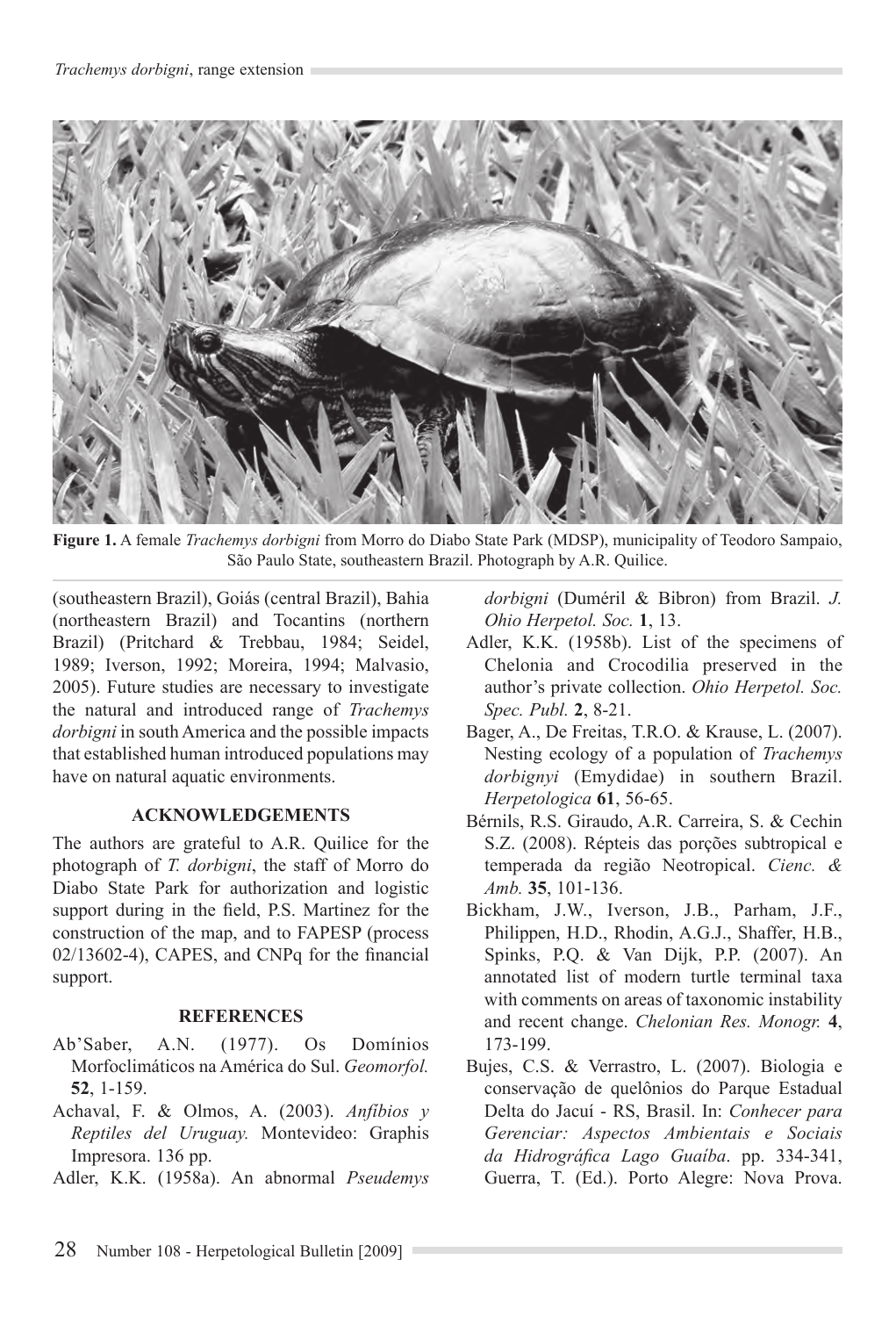**Figure 2.** Geographic distribution of *Trachemys dorbigni* in south America: white grid represents the natural species distribution in the Pampean Province of Argentina, Uruguay and Brazil (state of Rio Grande do Sul, RS) (modified from Lema & Ferreira [1990]); dots indicate specimens of *T. dorbigni* previously found in the Brazilian states of Paraná (PR), São Paulo (SP), Goiás (GO), Minas Gerais (MG), Bahia (BA) and Tocantins (TO); and square represents the species record in the MDSP, state of São Paulo (SP), southeastern Brazil.





400 C 400 800 Kilometers